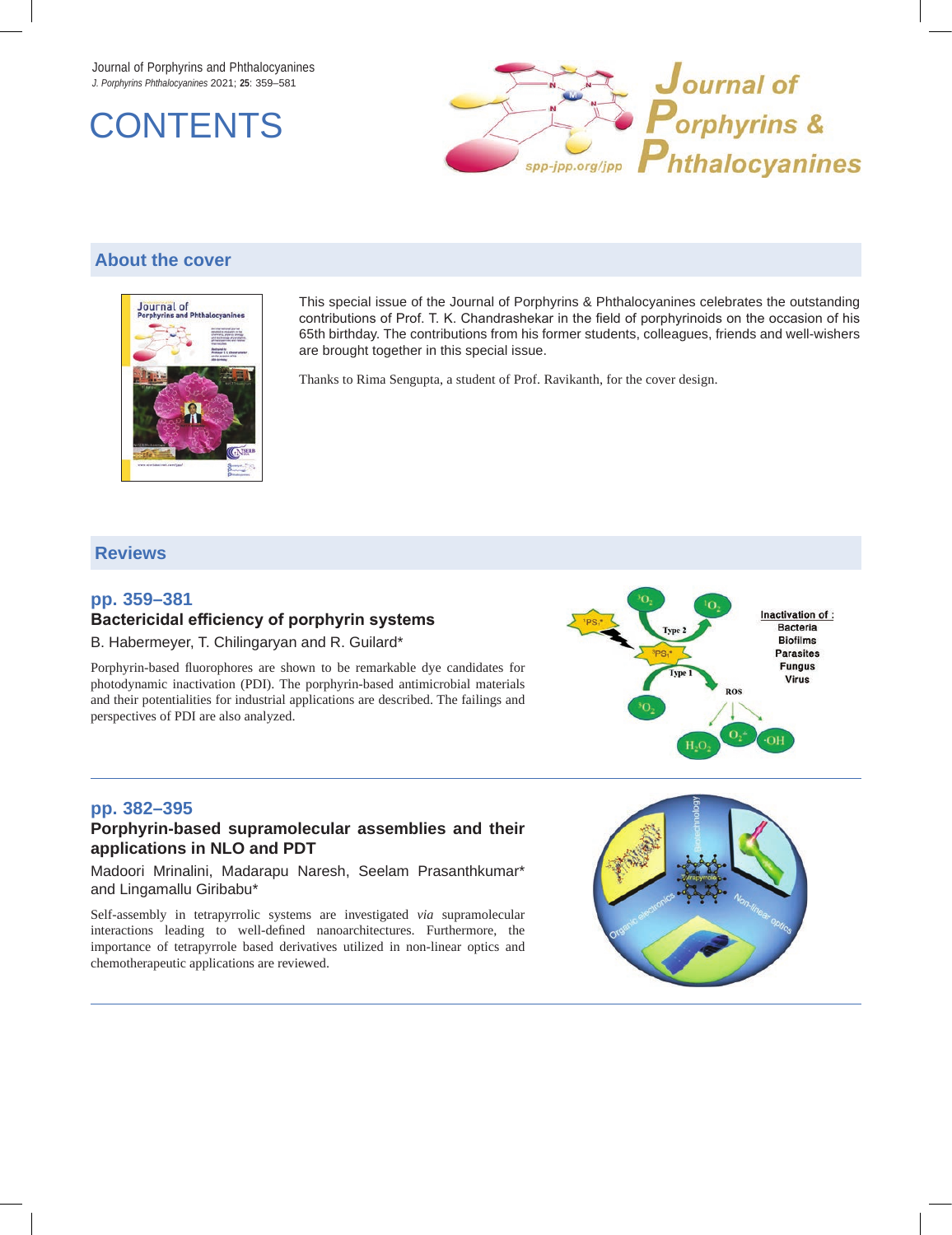# **Articles**

## **pp. 396–399**

## **Synthesis of unsymmetrically substituted expanded hemiporphyrazines: A monoiodo functionalized hemihexaphyrazine**

Yana E. Philippova, Mikhail K. Islyaikin\* and Tomás Torres\*

A new expanded hemiporphyrazine — an unsymmetrically iodo substituted hemihexaphyrazine of ABAB′AB′-type was obtained by statistical condensation of 4-iodophthalonitrile, 4-*tert*-butylphthalonitrile and 2,5-diamino-1,3,4-thiadiazole (molar ratio 1:2:3).

# **pp. 400–406**

#### **[38]Octaphyrin bis-Sn(IV) complexes with unique coordination geometries**

Mondo Izawa, Akito Nakai, Taisuke Suito, Takayuki Tanaka\* and Atsuhiro Osuka\*

Two new [38]octaphyrin bis-Sn(IV) complexes were isolated and characterized as weakly aromatic molecules. One had a similar characteristic to octaphyrin bis-Si(IV) and bis-Ge(IV) complexes reported previously, and the other showed a different coordination mode that was fixed by intramolecular hydrogen bondings between pyrrolic NH and axially ligated OH on the tin ion.



Octaphyrin(1.1.1.1.1.1.1.1) bis-Sn(IV) complexes

# **pp. 407–417**

### **Effect of auxiliary acceptor on D-**π**-A based porphyrin sensitizers for dye sensitized solar cells**

Koteshwar Devulapally, Govind Reddy, Seelam Prasanthkumar, Anooja Jagadeesh, Suraj Soman\* and Lingamallu Giribabu\*

Dye sensitized solar cells were fabricated using new dyes LG22 and LG23 as sensitizers. This work highlights the effect of a spacer on the device performance.



## **Synthesis and studies of covalently linked pyrrolyl bridged fluorescent dimers**

Avisikta Sinha, Booruga Umasekhar and Mangalampalli Ravikanth\*

Pyrrolyl bridged bis-(dipyrromethene) was used as a key precursor to prepare pyrrolyl bridged bis-(BODIPY) and bis-(22-oxacorrole) dimers.



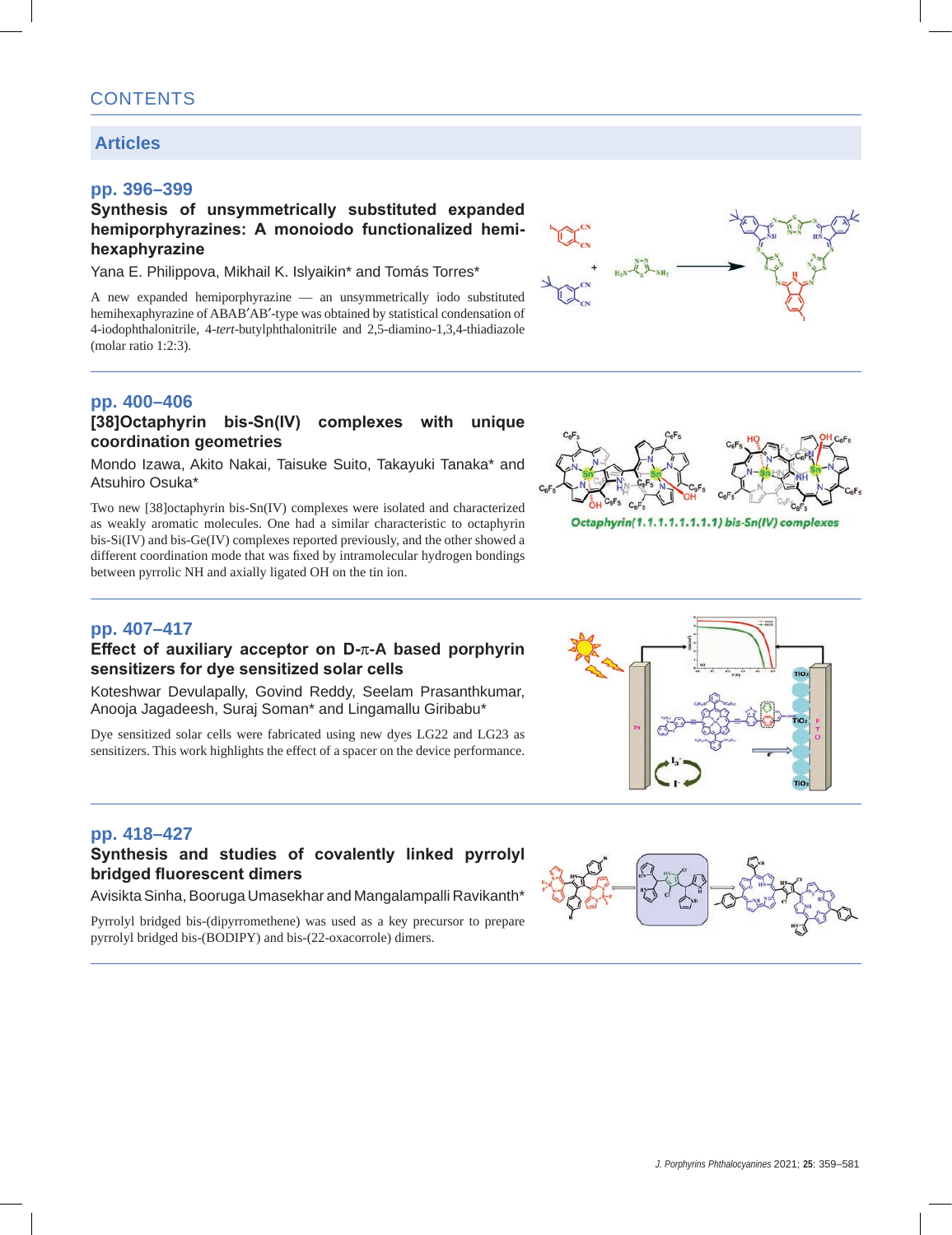# **pp. 428–435**

# **Thioether linked** *meso* **functionalized BODIPY DYEmer**

Bhausaheb Dhokale, Indresh Singh Yadav, Shaikh M. Mobin and Rajneesh Misra\*

Thioether linked *meso* functionalized BODIPY DYEmer 3 was synthesized using two different routes and characterized by <sup>1</sup>H, <sup>13</sup>C, <sup>11</sup>B, <sup>19</sup>F NMR, HRMS, and single crystal X-ray crystallography.

## **pp. 436–446**

**Fluoride ion promoted NH deprotonation of dioxaphlorin with NIR absorption** *vs***. acid induced facile conversion to aromatic dioxasapphyrin: Synthesis, spectroscopic and theoretical characterization**

Buddhadeb Chakraborty, Maheshwari Horalavadi Mahadavaiah, Dandamudi Usharani\* and Harapriya Rath\*

The first ever structural isolation and characterization of nonaromatic expanded dioxaphlorin with NIR absorption being benefitted by fluoride ion triggered deprotonation of pyrrole rings NHs is reported.

### **pp. 447–455**

## **Metal complexes of 5,10,15-tris(pentafluorophenyl)-20 pyrrolyl N-confused porphyrin and its** *meso***-pyrrolylbridged dimers: Synthesis and optical properties**

Kazuhisa Yamasumi, Shigeki Mori, Takayuki Tanaka, Masatoshi Ishida\* and Hiroyuki Furuta\*

N-confused porphyrin derivatives possessing a *meso*-pyrrolyl-substituent at the C20 position offers unique inner and outer coordination spheres to form π-extended heteroleptic complexes. The peripheral coordination leads to remarkable bathochromic shifts of their absorption bands up to  $\lambda \sim 1300$  nm.

## **pp. 456–468**

## **Fluorinated aluminum(III) porphyrins: Synthesis, spectroscopy, electrochemistry and photochemistry**

Niloofar Zarrabi, Noah Holzer, Brandon J. Bayard, Sairaman Seetharaman, Benjamin G. Boe, Francis D'Souza and Prashanth K. Poddutoori\*

A series of fluorinated free-base porphyrins  $(H_1TPPF_n)$  and the corresponding aluminum(III) porphyrin (AlTPPF<sub>n</sub>-Ph) derivatives, where  $n = 0, 8, 12, 20$ , 24, were synthesized and their spectroscopic, redox and optical properties investigated. The studies show that the structural, optical and redox absorption properties are sensitive to the degree of fluorination on the *meso*-phenyl units.







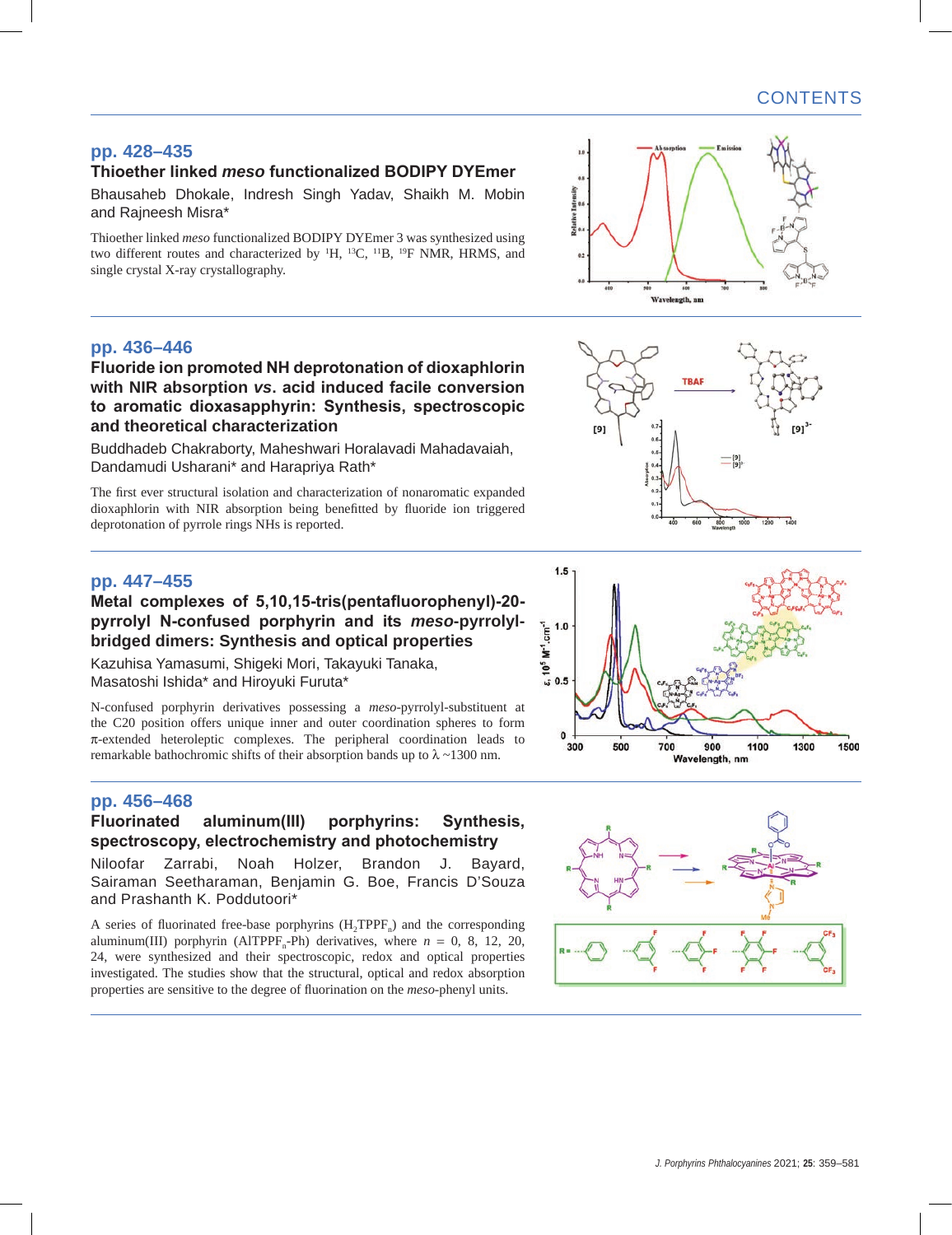# **CONTENTS**

## **pp. 469–483**

## **Light-induced energy transfer followed by electron transfer in axially coordinated benzothiazole tethered zinc porphyrin-fullero[C60/C70]pyrrolidine triads**

Raghu Chitta\*, Deepak Badgurjar, Govind Reddy, Kanika Jain, Vijender Reddy Karla, Anjaiah Boligorla and Lingamallu Giribabu\*

When rationally designed benzothiazole-zinc porphyrin dyads were assembled with imidazole-appended fuller $[C_{60}/C_{70}]$ pyrrolidines *via* axial co-ordination to the zinc center of the dyads, supramolecular triads that behave as artificial photosynthetic models of the photosynthetic antenna-reaction center complex were obtained. Photoexcitation of the BTZ moiety resulted in the singlet-singlet energy transfer (PEnT) from 1 BTZ\* to ZnP forming singlet excited ZnP followed by the electron transfer (PET) from 1 ZnP\* to fullerene mimicking the synergic energy-electron events in antenna-reaction center complexes of natural photosynthesis.



## **pp. 484–492**

### **Hexathianonaphyrin(1.0.0.1.0.0.1.0.0): Synthesis, optical, redox and protonation induced antiaromaticity**

Jayaprakash Ajay, Thondikkal Sulfikarali, Kakarlamudi Akhil Chakravarthy, Vennapusa Sivaranjana Reddy and Sabapathi Gokulnath\*

A simple non-rigid precursor termed as a "triheterole" was prepared and allowed to undergo acid catalyzed condensation in the presence of Lewis acid  $(BF_3 \cdot Et_2O)$ to produce the [3+3+3] cyclotrimer **1**. Electronic absorption and NMR studies suggest a  $(4n)\pi$  conugated circuit. The expected  $C_3$  symmetry of 1 in solution could not be seen from its unsymmetric NMR features due to its large conformational flexibility. Theoretical assessments, *e.g*. nucleus-independent chemical shift (NICS) revealed a weak antiaromatic character attributed to the large fluxional behavior of 1 in solution as inferred from the <sup>1</sup>H NMR chemical shifts.

## **pp. 493–499**

## **An AIE active BODIPY based fluorescent probe for selective sensing of Hg<sup>2</sup><sup>+</sup>** *via* **dual mechanism PET and CHEF**

Vishwa Deepak Singh, Rajendra Prasad Paitandi, Yogesh Kumar and Daya Shankar Pandey\*

The BODIPY based ligand (L) was synthesized and its photophysical and aggregation behaviour was established with the help of various spectroscopic studies (UV-vis, fluorescence and SEM). L was employed for the detection of mercury ion (Hg<sup>2+</sup>) based on dual mechanism (PET and CHEF).



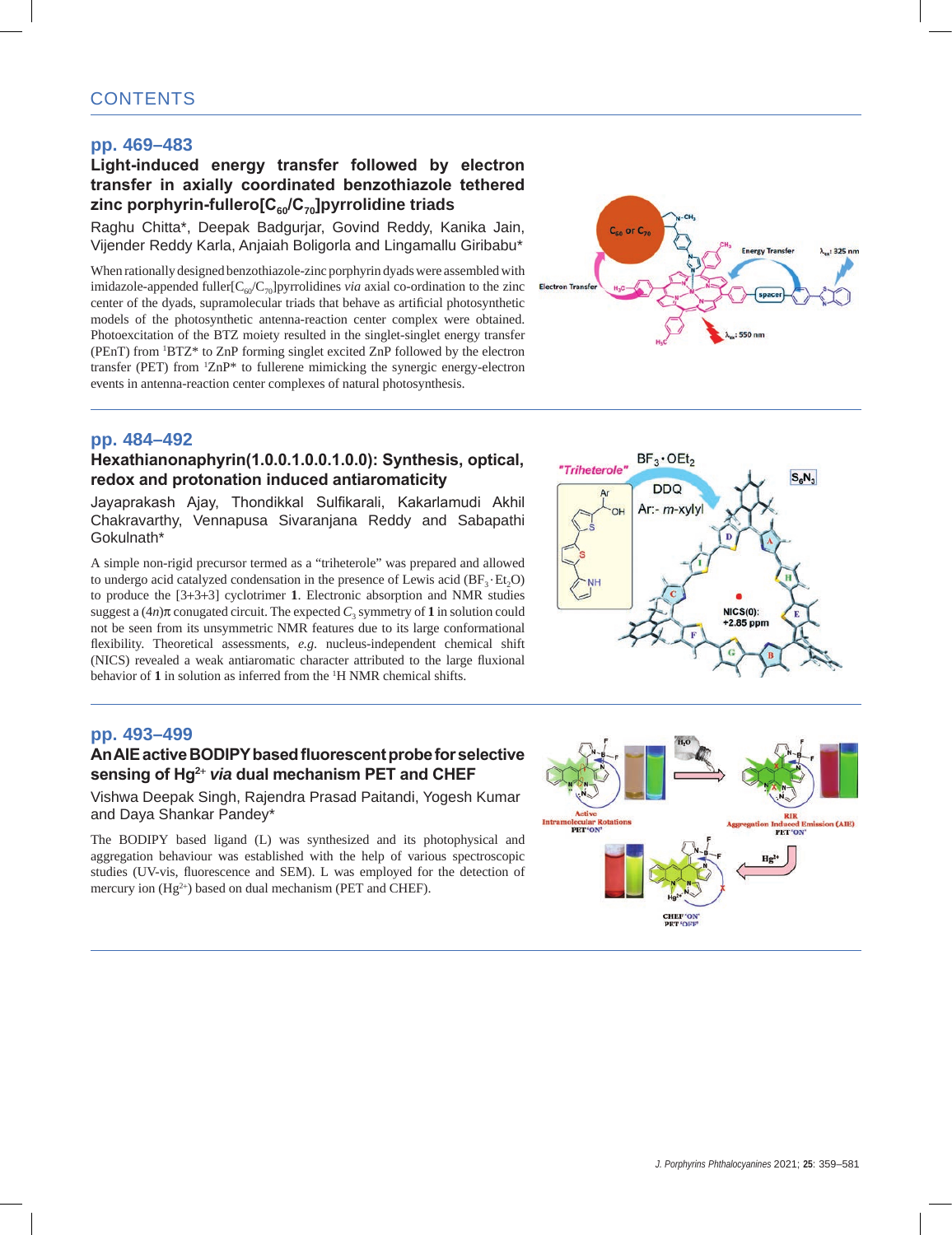# **pp. 500–510**

# **Effect of solvent on the electronic absorption spectral properties of mixed β-octasubstituted free base tetraphenylporphyrins**

#### P. Bhyrappa\* and U.K. Sarangi

Optical absorption spectra of a family of mixed β-octasubstituted free base *meso*tetraphenylporphyrins with varying degrees of orthogonal dipole moment were examined in different solvents. The red-shift in their absorption bands was recorded as high as  $75 \text{ nm}$  in  $Q<sub>v</sub>(0,0)$  and about 30 nm in the B band. This has been ascribed to solvation and solvent... $N_AH_2$  (porphyrin core) interactions in polar solvents.

## **pp. 511–521 Electronic structure and reactivity of heme bound insulin**

Madhuparna Roy, Ishita Pal, Chinmay Dey, Abhishek Dey\* and Somdatta Ghosh Dey\*

When heme is incubated with insulin in a 1:1 stoichiometric ratio, heme binds insulin to form a six-coordinate high spin species as the major component with a possible mono-His coordination and a weakly bound water derived ligand in the distal site. In presence of excess insulin, the six-coordinate low spin species, with a probable bis-His coordination, predominates. When the heme-amylin complex is treated with two equivalents of insulin, the latter sequesters heme from the former, forming heme-insulin (with the six-coordinate low spin species as major component) thereby significantly reducing the PROS formation.

# **pp. 522–532**

## **Fluoro-bridged dimanganese(III) porphyrin dimer: Effect of intermacrocyclic interactions in modulating metal spin state**

Debangsu Sil, Sayantani Banerjee, Sudip Kumar Ghosh and Sankar Prasad Rath\*

A remarkably bent dimanganese(III)-μ-fluoro porphyrin dimer is reported. Unlike its diiron analog, two equivalent high-spin manganese(III) centers with equally distorted porphyrin rings are observed in the complex.



## **Donor–acceptor conjugates derived from cobalt porphyrin and fullerene** *via* **metal-ligand axial coordination: Formation and excited state charge separation**

Dili R. Subedi, Youngwoo Jang, Ashwin Ganesan, Sydney Schoellhorn, Ryan Reid, Guido F. Verbeck IV and Francis D'Souza\*

The occurrence of photoinduced energy and electron transfer events in newly assembled cobalt porphyrin-fulleropyrrolidine assembled *via* metal-ligand axial coordination, probed by spectroscopic, electrochemical and ultrafast spectroscopic techniques is reported.